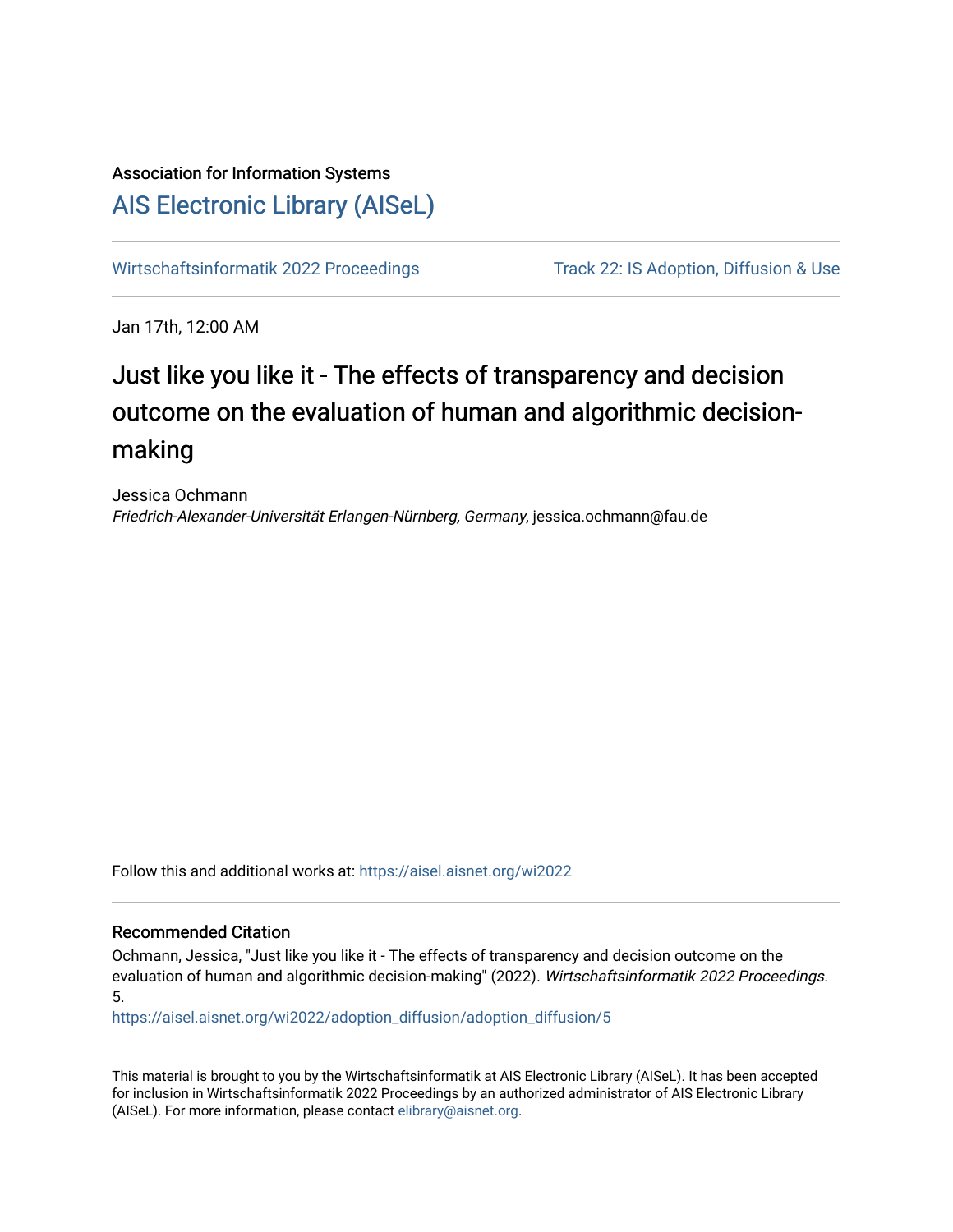# Just like you like it - The effects of transparency and decision outcome on the evaluation of human and algorithmic decision-making

Jessica Ochmann

Friedrich-Alexander Universität Erlangen-Nürnberg, School of Business and Economics, Institute of Information Systems, Nürnberg, Germany jessica.ochmann@fau.de

Abstract. Algorithms are increasingly offered for human decision-making processes to support individuals with sophisticated data-driven insights in a variety of decision domains. Despite this promising potential, prior findings on the perceptions of algorithmic decision-making are ambiguous. This has led to a vivid discussion regarding the comprehensibility and fairness perceptions associated with human and algorithmic decision agents that also emphasized the role that decision-related factors can play in determining the evaluation of a certain decision. In a preregistered online experiment with 400 participants, we find that differences in the perceptions of decision transparency and fairness can be rather ascribed to the processes and rules applied to arrive at the decision and the decision outcome's sentiment than to the decision agent. However, being confronted with a negative decision outcome in a situation that is characterized by uncertainty, leads to a preference for human decision agents.

Keywords: Algorithms, decision-making, transparency, fairness perceptions.

# 1 Introduction

When making decisions, individuals are increasingly confronted with algorithms aiming to support their reasoning processes and guide them towards the 'right' choice. These algorithms are capable of analyzing large data sets autonomously and enable their users to recognize patterns and derive novel insights for a variety of tasks. Consumers, for example, can rely on algorithms to find a partner, receive product recommendations, and manage their finances [\[1\]](#page-13-0). Next to these applications in the end-user domain, organizations have also recognized the great potential of algorithm supported decision-making and included sophisticated forecasting models in their internal processes, such as hiring, promotion, and credit decisions [\[2,](#page-13-1) [3\]](#page-13-2).

In light of their predictive power and ability to even outperform human decisionmakers [\[4,](#page-13-3) [5\]](#page-13-4), algorithms are often readily accepted by individuals to support them in both their professional and private lives, especially for numeric tasks with objectively correct answers [\[6\]](#page-13-5). However, there are some decision domains in which people are reluctant to use and rely on algorithmic decision agents. When it comes to medical decisions, for example, individuals hesitate to use algorithms [\[7\]](#page-13-6) and expect medical

<sup>17</sup>th International Conference on Wirtschaftsinformatik February 2022, Nürnberg, Germany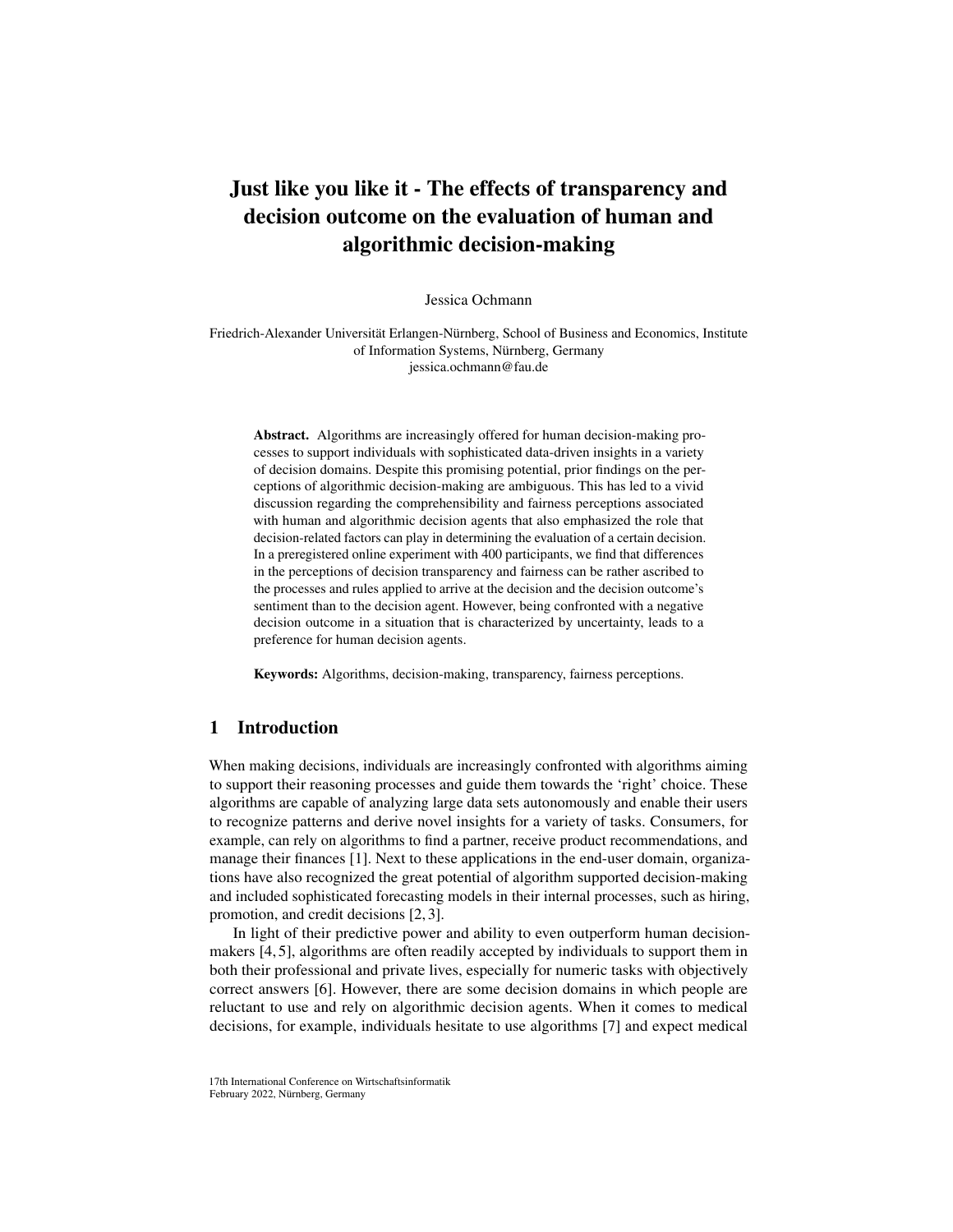staff to rely on their own judgments instead of consulting an algorithm [\[8\]](#page-13-7). In addition, other empirical evidence suggests that people prefer human recommendations over those given by algorithms [\[6\]](#page-13-5), with regard to investment recommendations [\[3\]](#page-13-2) or the ability to predict which joke a person prefers [\[5\]](#page-13-4). These ambiguous results indicate that the use of algorithms in human decision-making is not only complex from a technical, but also from a behavioral and sociotechnical perspective. Up until now, no scientific consensus has been reached regarding the general attitude of humans towards algorithm-supported decision-making – exemplarily reflected by the two seemingly contradicting research streams of algorithm aversion [\[6,](#page-13-5) [9\]](#page-13-8) and algorithm appreciation [\[10\]](#page-13-9).

In the present study, I aim to contribute to prior research on attitudes and perceptions associated with algorithm-supported decision-making. More precisely, I am interested in evaluating whether the simple fact that either a human or an algorithm made a decision leads to different perceptions among individuals or if other decision-related factors determine the evaluation of human and algorithmic decision processes. In line with prior literature, I propose such additional factors, namely the processes and rules applied to arrive at the decision and the decision outcome's sentiment [\[11\]](#page-13-10). Thus, making sense of a decision's outcome might be - next to the general perception of the decision agent - a key determinant for its evaluation. This assumption aligns with prior research showing that individuals might be suspicious of algorithmic decision agents as they are not able to relate to their underlying processes and believe that human decision outcomes are easier to understand [\[5\]](#page-13-4). Based on this reasoning, I propose that increasing the comprehensibility and transparency of algorithmic decision-making processes might enable individuals to better understand the respective decision outcomes. Indeed, aligning the amount of information provided for algorithmic decision-making processes with the amount of information individuals would expect from a human could lead to similar decision transparency of human and algorithmic decision agents. To verify the proposed approach, I aim to answer the following research question:

# RQ1: *How do individuals' decision transparency perceptions of human and algorithmic decision agents differ when receiving additional information on the decision outcome's underlying processes?*

Recently, a vivid debate has emerged among scientists that research on algorithmsupported decision-making requires the consideration of fairness aspects as the use of algorithms in decision-making might cause unintended consequences, such as showing discriminatory tendencies [\[12](#page-13-11)[–15\]](#page-13-12). To comply with guidelines for research ethics, the evaluation of decision transparency regarding human and algorithmic decision agents, thus, cannot be made without discussing the implications for the individual's subjective fairness perceptions. While prior research on algorithmic fairness has predominantly focused on the technical perspective to develop unbiased algorithms [\[12,](#page-13-11) [16\]](#page-13-13), research on subjective fairness perceptions is still scarce and characterized by inconclusive findings regarding the preference for human and algorithmic decision agents [\[13\]](#page-13-14). Therefore, I aim to answer the call for a thorough empirical understanding of individual's fairness perceptions. To do so, I investigate one possibility to increase fairness perceptions of algorithm-supported decision-making: transparently communicating the decision process. Prior research has shown that perceptions of unfairness often result from the feeling that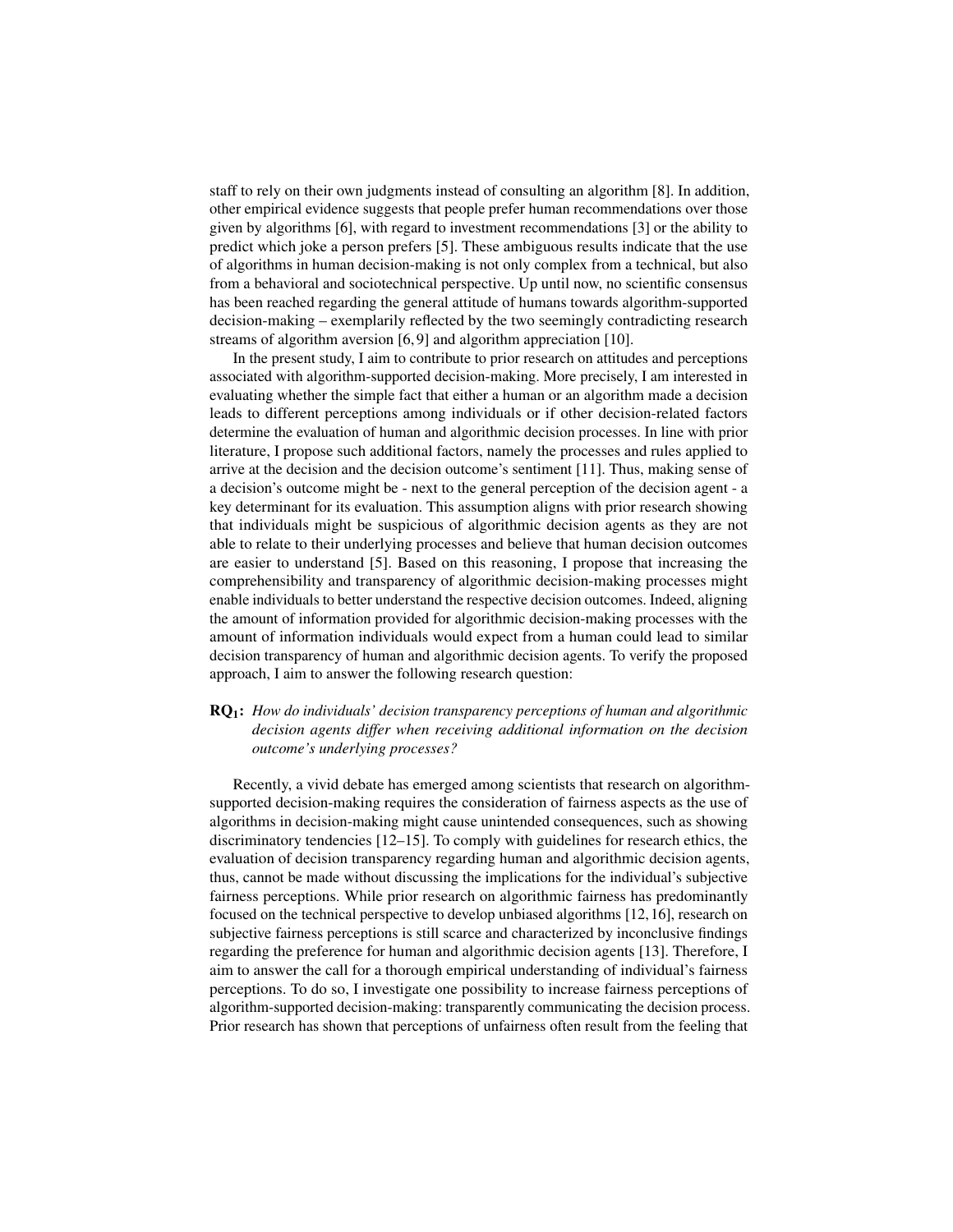individuals are not able to understand how algorithmic decision agents evolve a certain decision [\[5,](#page-13-4) [17\]](#page-13-15). Indeed, transparent decisions should lead to similar evaluations of the decision in regards to fairness perceptions - regardless of whether the decision was made by a human or an algorithm. In addition, the results of prior scholarly work have shown that a decision's outcome affects its associated fairness perceptions, whereby positive outcomes are more likely to receive higher fairness ratings than negative outcomes [\[18\]](#page-13-16). Therefore, I aim to answer the following research question:

RQ2: *How do individuals' fairness perceptions of human and algorithmic decision agents differ when receiving additional information on the decision outcome's underlying processes and being confronted with a positive decision outcome?*

To shed light on these research questions and to test the corresponding hypotheses, I conducted a preregistered survey-based online experiment with 400 participants. All participants read about either a positive or a negative credit decision that a financial institute makes. Depending on the experimental condition, participants further received additional information on the decision-making process. In addition, participants learned that the financial institute can either have an employee or have an algorithm decide whether a customer qualifies for a loan and expressed, in random order, their transparency and fairness perceptions of the respective decision-maker. This work, thereby, contributes to ongoing IS research by empirically investigating how individuals react to human and algorithmic decision agents in differing decision conditions. Thus, the suggested perspective extends prior research by investigating if decision-related factors can help to explain decision transparency and fairness perceptions.

This article proceeds as follows: First, I present related work on the interaction between human and algorithms and discuss the implications for fairness perceptions along with the hypotheses. This section is followed by a description of the experimental design and results. The article closes with a discussion of the findings and the resulting scholarly and practical implications.

# 2 Theoretical background and hypotheses development

#### 2.1 Research on human-algorithm interaction

Integrating algorithmic support in human decision-making processes has the great potential to increase decision quality and ease the cognitive burden on individuals. For this reason, scholars have developed a great interest in the theoretical mechanisms underlying human decision-maker's acceptance of algorithms in various domains (e.g., finance, health, human resources) [\[10\]](#page-13-9). Recent evidence in this research stream suggests that individuals often prefer human over algorithmic advice – despite algorithms outperforming human reasoning in multiple forecasting tasks. This phenomenon has been coined algorithm aversion in prior work [\[4\]](#page-13-3). Önkal et al. [\[19\]](#page-13-17), for example, have shown that individuals are more likely to adjust stock price forecasts when they stem from statistical forecasting methods compared to human reasoning. Dietvorst et al. [\[9\]](#page-13-8) found a similiar tendency showing that individuals who see an algorithm err subsequently prefer human over algorithmic forecasts – even when being aware that humans also make mistakes.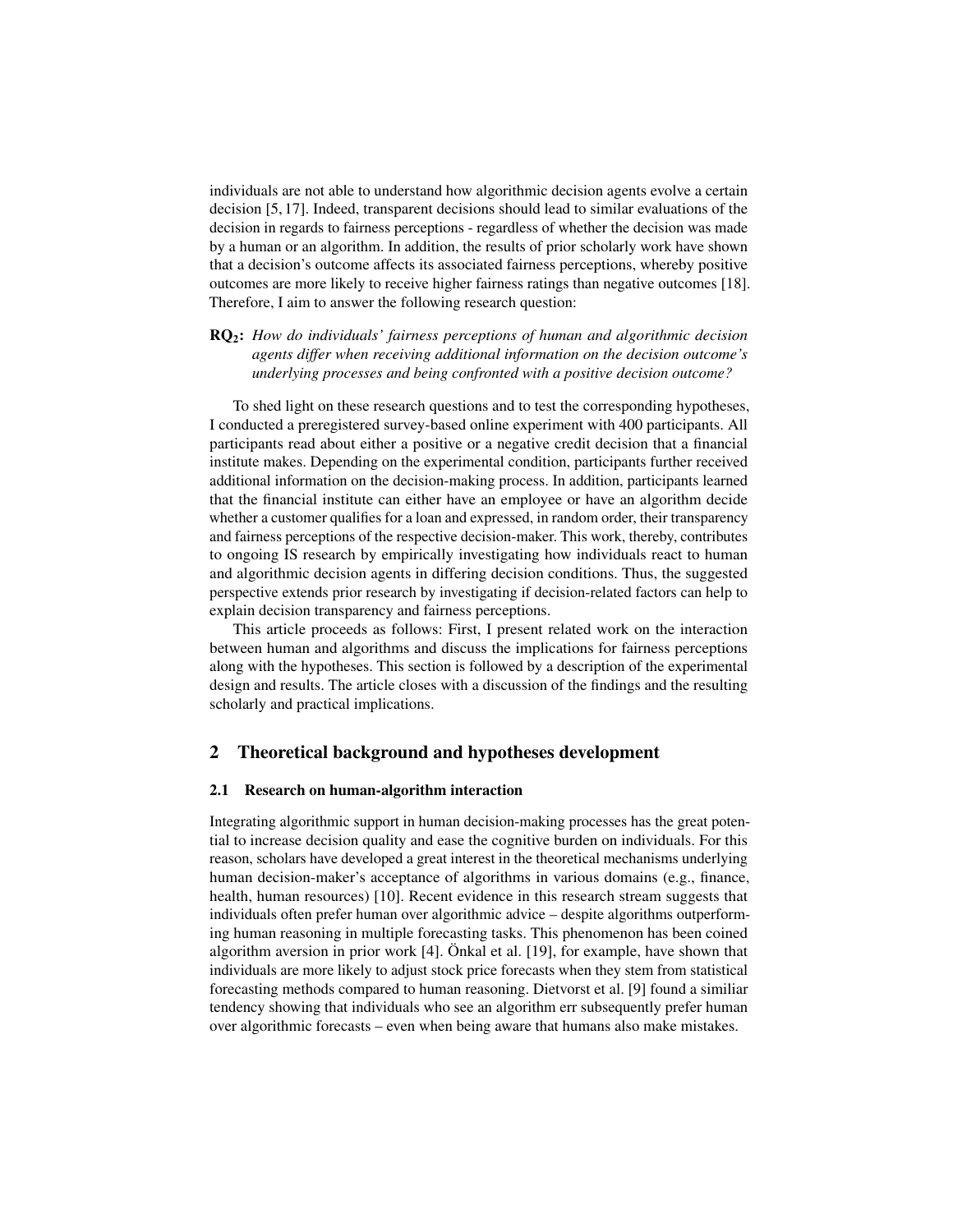This general aversion towards algorithms can result from algorithmic opacity [\[20](#page-14-0)[–22\]](#page-14-1), loss of control [\[15,](#page-13-12) [23,](#page-14-2) [24\]](#page-14-3), human's overconfidence of their own decision-making [\[4\]](#page-13-3), ethical concerns [\[25\]](#page-14-4), and perceived lack of algorithm capabilities and ability to empathize [\[7,](#page-13-6) [26\]](#page-14-5). The exact mechanisms leading to algorithm aversion, however, are yet not fully understood [\[6\]](#page-13-5). While a considerable amount of empirical research has found evidence for the existence of algorithm aversion and identified approaches to overcome it, such as considering human decision-makers in the forecasting process and enable them to adjust the forecast [\[27\]](#page-14-6) or modifying the algorithm [\[4\]](#page-13-3), recent studies showed the opposite effect of algorithm appreciation for numeric tasks [\[6\]](#page-13-5), social close human agents [\[10\]](#page-13-9), and financial advice [\[28\]](#page-14-7).

Summarizing, research on both, algorithm aversion and algorithm appreciation, compares the reactions towards human and algorithmic decision-makers. However, this research stream has particularly focused on the human decision maker that has to rely on algorithms in decision making processes [\[10\]](#page-13-9). While this work is relevant for the design of sustainable human-AI-interactions, it offers limited insights for individual's reactions towards algorithmic decision-making when they are exposed to algorithmic decision agents and do not use the technology actively [\[26\]](#page-14-5). Indeed, being an active user of algorithms and being exposed to an algorithm's outcome might result in a different set of behavioral patterns. For this reason, I concentrate on the evaluation of human and algorithm decision-making in situations were the rating individual is not the decisionmaker, but potentially affected by the decision. In addition, I aim to examine if the different perceptions of human and algorithm decision-makers in prior literature are grounded in the nature of the decision-maker itself or in other variables, such as the decision-making process and the decision outcome.

Prior research suggests, for example, that the evaluation of a certain decision might result from both, the consistent application of procedures across people and time and the decision outcome [\[11,](#page-13-10) [29,](#page-14-8) [30\]](#page-14-9). Following this argumentation, the decision-maker does not necessarily determine the evaluation of a certain decision if the underlying decisionmaking process is clearly communicated and the decision outcome is comprehensible. Building on this line of reasoning, the identical amount of information on the decisionmaking process should lead to equal transparency perceptions of a human's vs. an algorithm's decision given that the rating individual receives identical information on the decision-making underlying processes. In particular, the degree of perceived decision transparency should be predominantly driven by transparently communicating the underlying decision-making processes. Therefore, I hypothesize:

## H1a: *Individuals will voice higher levels of decision transparency when subjected to decision-making processes with additional information.*

In contrast, there are reasons to believe that decisions made by algorithms may generate greater concerns than human decisions when no further information on the decision-making process is provided. Recent scholarly research has shown that individuals expect algorithms to decide differently than human decision-makers. While human decision-makers are associated with the ability to take individual circumstances into account and weight decision outcomes with regard to moral rules [\[9\]](#page-13-8), algorithms are perceived to be reductionistic [\[26\]](#page-14-5). In addition, individuals assume algorithms to be more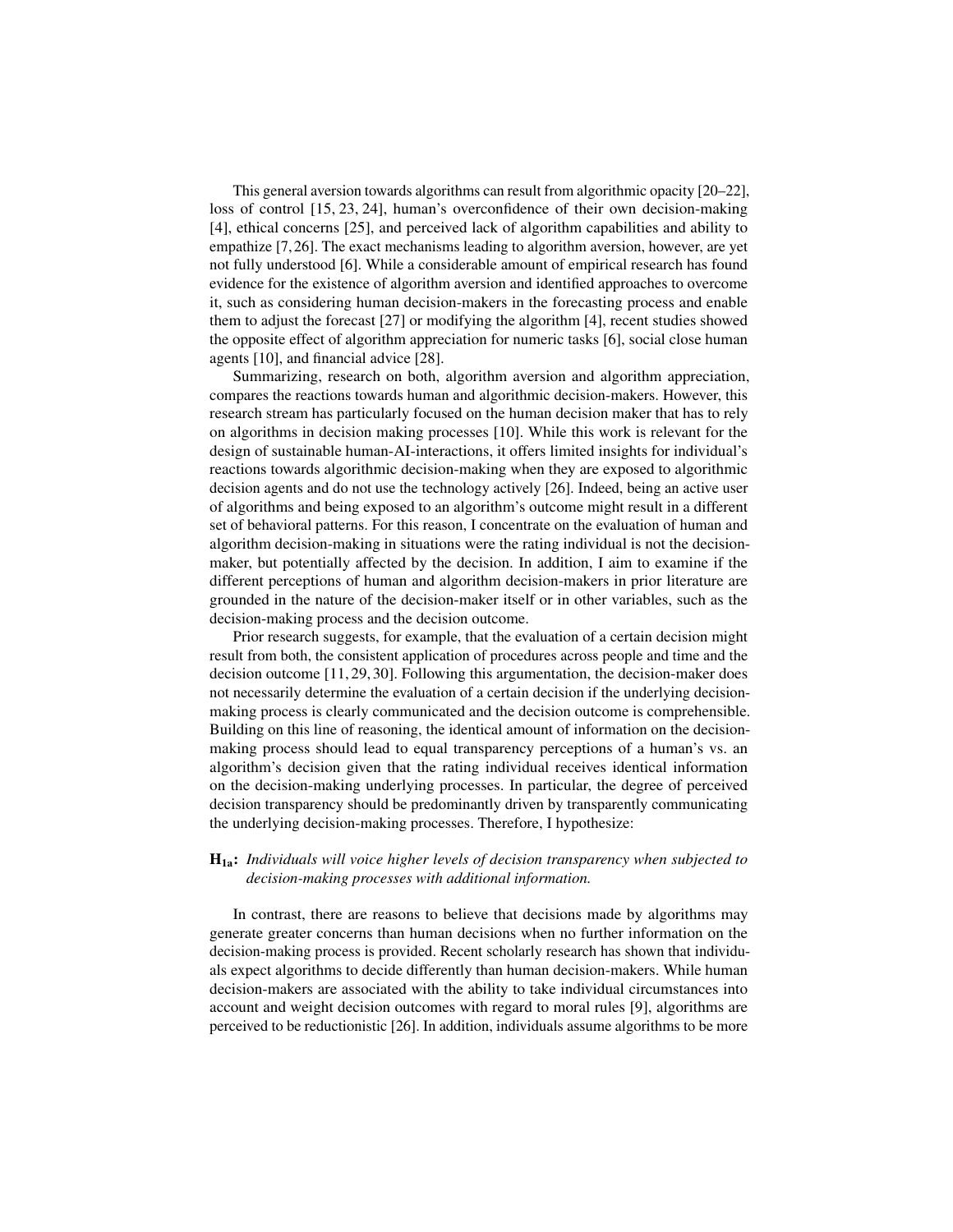likely to violate moral rules as they are usually generated to maximize a predefined objective [\[1\]](#page-13-0). As a result, the decision procedures of algorithms will be reduced to numerical representations and lead to the assumption to be less accurate and barely comprehensible. Therefore, without any additional information provided on the decision-making process, individuals should rate human decisions as more comprehensible, such that I assume:

# H1b: *Individuals will voice lower levels of decision transparency for an algorithm's decision compared to the same decision made by a human when subjected to decision-making processes with no additional information.*

Directly related to transparency perceptions of decision-making processes are fairness considerations associated with the decision. Especially individuals who are not directly included in the decision-making process might have different perceptions regarding the decision fairness depending on the agent who made the decision. For organizations, these perceptions can be critical in determining their external perception by consumers and other important stakeholders. Therefore, it is important to determine how human and algorithmic decision agents differ in how fair and ethical they are perceived.

#### 2.2 Fairness concerns regarding human-algorithm interactions

Fairness, in general decision situations, is defined as a social construct that attributes subjective perceptions of equity, equality, needs, underlying procedures, and interpersonal treatment to objective aspects of a certain decision [\[11\]](#page-13-10). With the increasing use of algorithms in human decision-making, fairness has also become a key determinant for the development of algorithmic decision-making [\[31\]](#page-14-10). Indeed, algorithm fairness is listed as a main requirement for the development of reliable artificial intelligence (AI) [\[12\]](#page-13-11). While prior research predominately focuses on approaches to advance algorithm fairness from a technical perspective to generate unbiased decision outcomes [\[21,](#page-14-11) [22\]](#page-14-1), there is a relatively small body of literature that is concerned with individual's subjective fairness perceptions of human vs. algorithm decision-making (for a review see [\[13\]](#page-13-14)). However, as the use of algorithms has also societal implications for the humans that are exposed to a particular decision outcome, it is crucial to investigate individual's fairness perceptions of algorithm decisions.

Recent research has recognized the importance of this demand and investigated algorithm fairness perceptions in the field of human resources [\[2,](#page-13-1) [26,](#page-14-5) [32\]](#page-14-12), criminal justice [\[33\]](#page-14-13), and resource allocation decisions [\[34\]](#page-14-14). In these studies, scholars provided several evidence that individuals rate decisions made by humans significantly fairer than those made by algorithms. The reason for this directive might be, for example, that individuals attribute algorithms to be reductionistic and not able to consider individual circumstances in a certain decision. As a result, individuals might assume that algorithms consider less accurate information and are unfairer than humans [\[26\]](#page-14-5). In contrast, other scholars have shown that a large majority of participants voice higher fairness levels for algorithms when they are directly confronted with the question if a human or an algorithm makes fairer decisions [\[35,](#page-14-15) [36\]](#page-14-16). The preference for algorithmic decision agents could be the result of the expectation that algorithms - provided that they fulfill fairness requirements from a technical perspective - can remove human bias in decision-making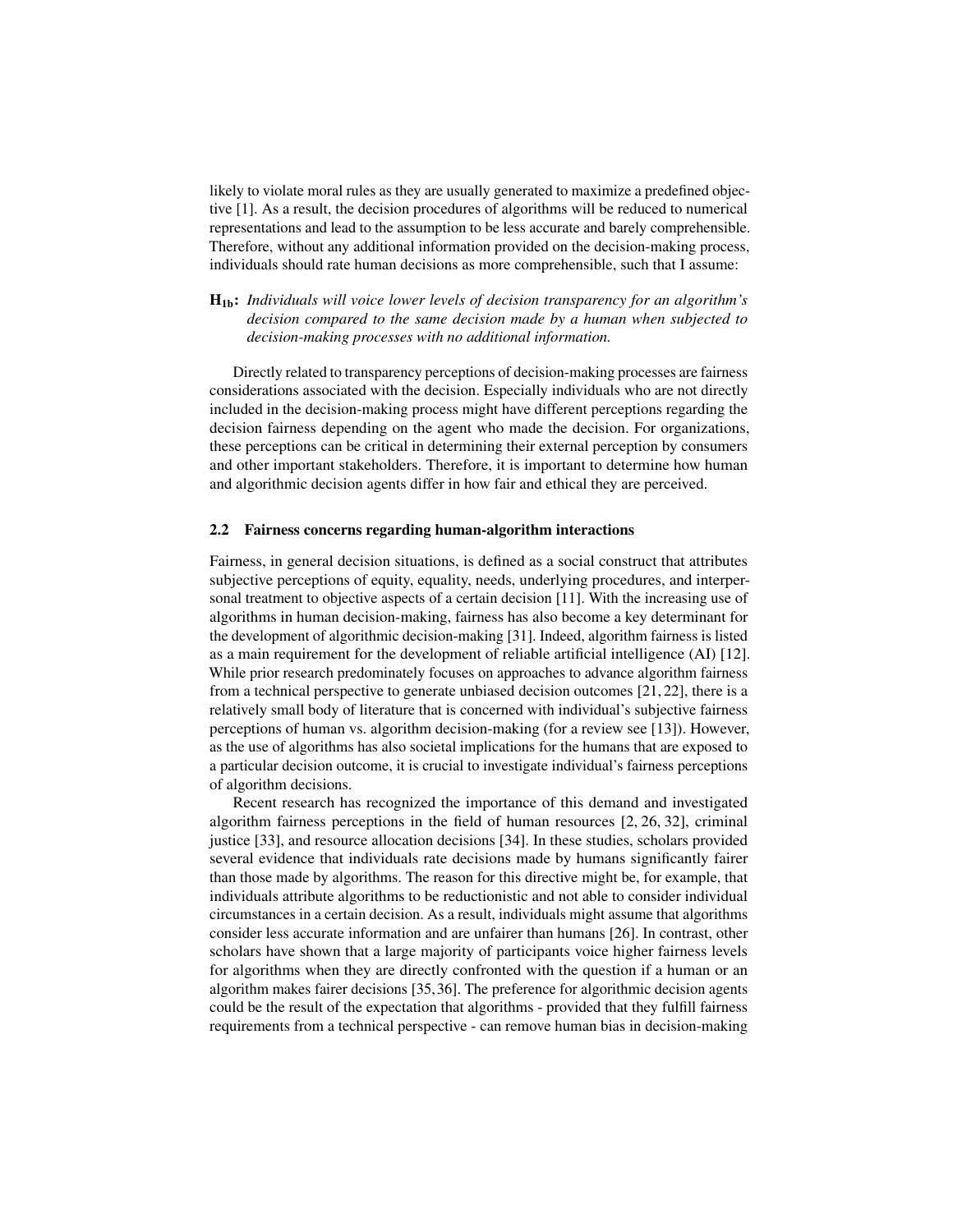processes and, thereby, increase the objectivity of the decision outcome [\[21,](#page-14-11) [22,](#page-14-1) [37\]](#page-14-17). As the elimination of bias is one of the key elements for fairness perceptions [\[11\]](#page-13-10), algorithmic decisions that are characterized by mathematical logic, might be perceived as fairer compared to a decision made by a human. To conclude, individuals who are affected by a human or an algorithmic decision agent might be exposed to both, the concern of reductionistic algorithms and the awareness of unbiased algorithms that suppress human biases by relying on objective mathematical rules. Based on this reasoning, I assume that individuals will balance these two assumptions such that fairness ratings of humans and algorithm should be similar.

In addition, I theorize that - similar to decision transparency - individuals' fairness perceptions are not necessarily related to the decision agent. In prior research, numerous scholars found evidence that individual fairness perceptions result merely from the allocation rules and the procedures applied, and the decision outcome [\[38\]](#page-14-18). Following this reasoning, the individual's rating of decision fairness should be predominately determined by decision-related characteristics such as the decision processes and the decision outcome and not by the decision agent. As favorable decision outcomes are more likely to receive higher fairness ratings [\[26,](#page-14-5) [39\]](#page-15-0), I hypothesize:

H2a: *Additional information on the decision process and a positive decision outcome positively influence the individuals' fairness perceptions.*

As additional information is expeected to have a positive effect on fairness perceptions and it was previously theorized that information positively influence individuals' perceptions of decision transparency, I consequently assume that:

H2b: *Decision transparency positively influence the individuals' fairness perceptions.*

# 3 Methodology

To empirically test the hypotheses, I employed a survey-based online experiment in which participants evaluated the credit decision of a financial institute. The study was preregistered and complied ethical requirements as approved by the publication ethics commissioner of the university department.

#### 3.1 Experimental design

Participants who passed the attention check read about the decision of a financial institute whether or not a customer qualifies for a loan. Participants further learned that the financial institute can either have an employee or an algorithm making this credit decision. In the survey, participants completed two tasks, where they evaluated the same credit decision of a human and algorithmic decision maker in randomized order. Depending on the condition, participants received additional information on the employee's and the algorithm's decision-making process [The employee/algorithm made this decision by weighting objective criteria such as age, gender, and income and using prior data of similar customers to calculate the creditworthiness.] and read about either a positive [the customer qualifies for a loan] or a negative [the customer doesn't qualify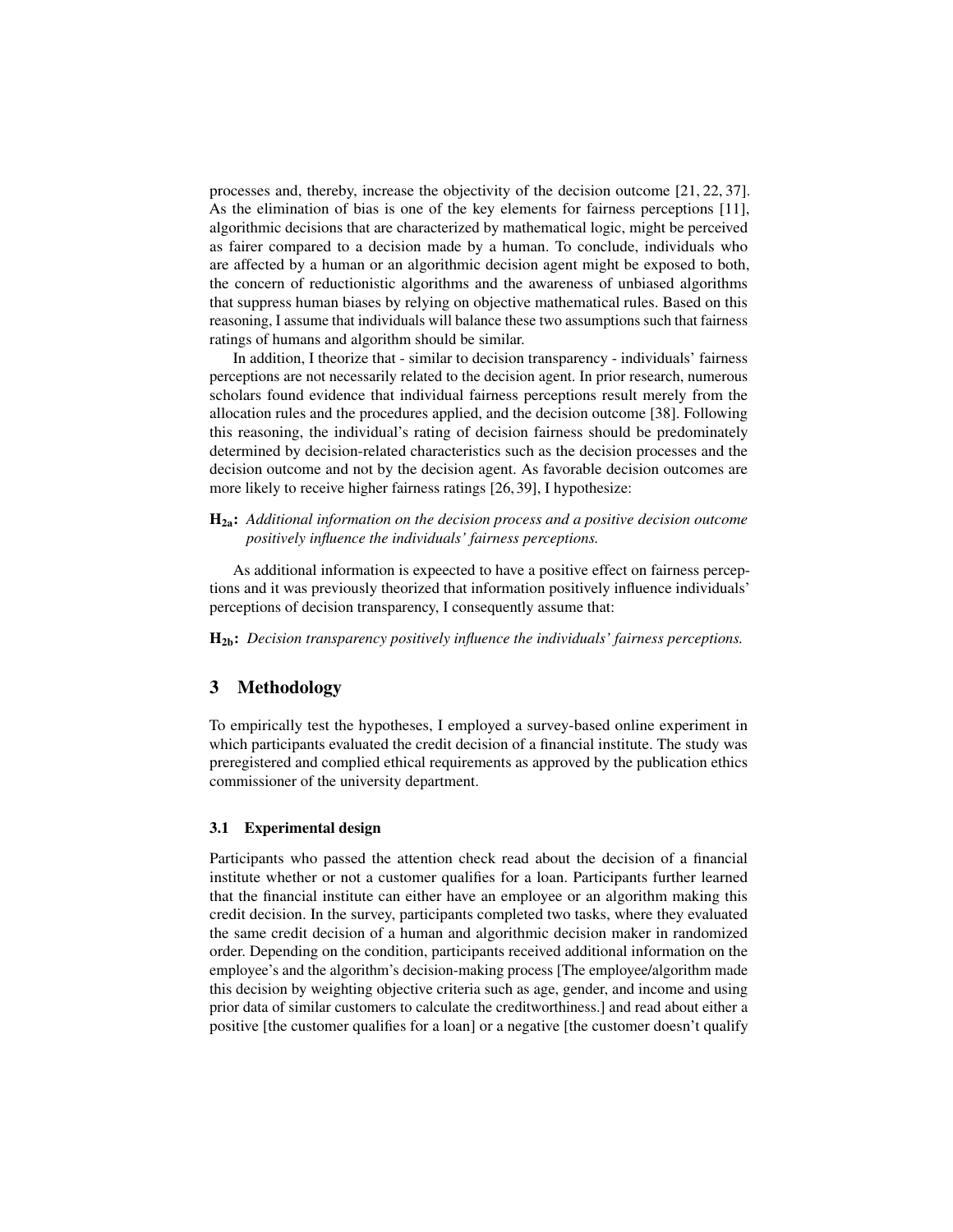for a loan] credit decision. Next, participant rated how transparent and fair the decision of the employee and the algorithm is.

The experiment consisted of a two-factor between-subjects design. The two factors were whether the the decision-making process was transparently communicated (*Information*; yes vs. no) and whether the credit decision's outcome was positive or negative (*Outcome*; positive vs. negative). The *Outcome* condition was included to measure the robustness of the effects and control whether outcome favorability changes the perception of decision transparency as suggested by prior research [\[26\]](#page-14-5). This design led to four experimental groups, namely "NEG\_I" (negative x information), "POS\_I" (positive x information), "NEG\_NOI" (negative x no information), "POS\_NOI" (positive x no information) to which the participants were randomly assigned by the survey tool. In addition, a within-subject design was implemented to address the decision-maker (*Decision-maker*; Algorithm vs. Employee) in a randomized order.

#### 3.2 Measures and scales

To cover the participants' decision transparency perceptions I adapted the transparency scale by Zhou et al. [\[40\]](#page-15-1). In addition, I constructed a 6-items decision fairness scale by adapting the organizational justice scale from Conlon [\[41\]](#page-15-2). All scales showed a very good internal consistency (Cronbach's  $\alpha$  >= .92) and were answered on a 7-point Likert-Scale reaching from  $1 =$  "Strongly disagree" to  $7 =$  "Strongly agree" (see Table [1\)](#page-7-0).

Table 1. Measurement scales and items used in the experiment.

<span id="page-7-0"></span>

| Construct       | <b>Items</b>                                                                                                                                                                                                                                                                    |
|-----------------|---------------------------------------------------------------------------------------------------------------------------------------------------------------------------------------------------------------------------------------------------------------------------------|
|                 | (1) I could fully understand the way the [algorithm] [employee] determined the decision of whether the customer qualifies for a loan.<br>(2) I have a clear idea about the way the [algorithm] [employee] determined the decision of whether the customer qualifies for a loan. |
| <b>Decision</b> | (3) I have a clear understanding of the [algorithm's] [employee's] decision.                                                                                                                                                                                                    |
|                 | <b>transparency</b> (4) I am able to comprehend the [algorithm's] [employee's] decision very well.                                                                                                                                                                              |
|                 | (5) The way the [algorithm] [employee] determined the decision of whether the customer qualifies for a loan is transparent to me.                                                                                                                                               |
| <b>Fairness</b> | (1) The way the [algorithm] [employee] determined that the customer [doesn't qualify] [qualifies] for a loan seems fair.                                                                                                                                                        |
|                 | (2) The [algorithm's] [employee's] process for deciding that the customer [doesn't qualify] [qualifies] for a loan was fair.                                                                                                                                                    |
|                 | (3) The decision that the customer [doesn't qualify] [qualifies] for a loan was fair.                                                                                                                                                                                           |
|                 | (4) The outcome of the decision that the customer [doesn't qualify] [qualifies] for a loan was fair.                                                                                                                                                                            |
|                 | (5) The [algorithm] [employee] made this decision in an unbiased and neutral manner.                                                                                                                                                                                            |
|                 | (6) The [algorithm] [employee] treated the customer with dignity and respect in making this decision.                                                                                                                                                                           |

#### 3.3 Participants

I preregistered that I would recruit 400 participants from Prolific. After posting the study, 438 participants clicked on the study link, 38 participants failed the attention check and were not allowed to begin the study, and 400 participants completed all depended measures. Participants were randomly assigned to the four experimental conditions at the beginning of the experiment. Failed attention checks lead to slightly unbalanced randomization, however, there were no significant differences across the experimental conditions regarding demographic characteristics. All participants who completed the survey received a financial compensation.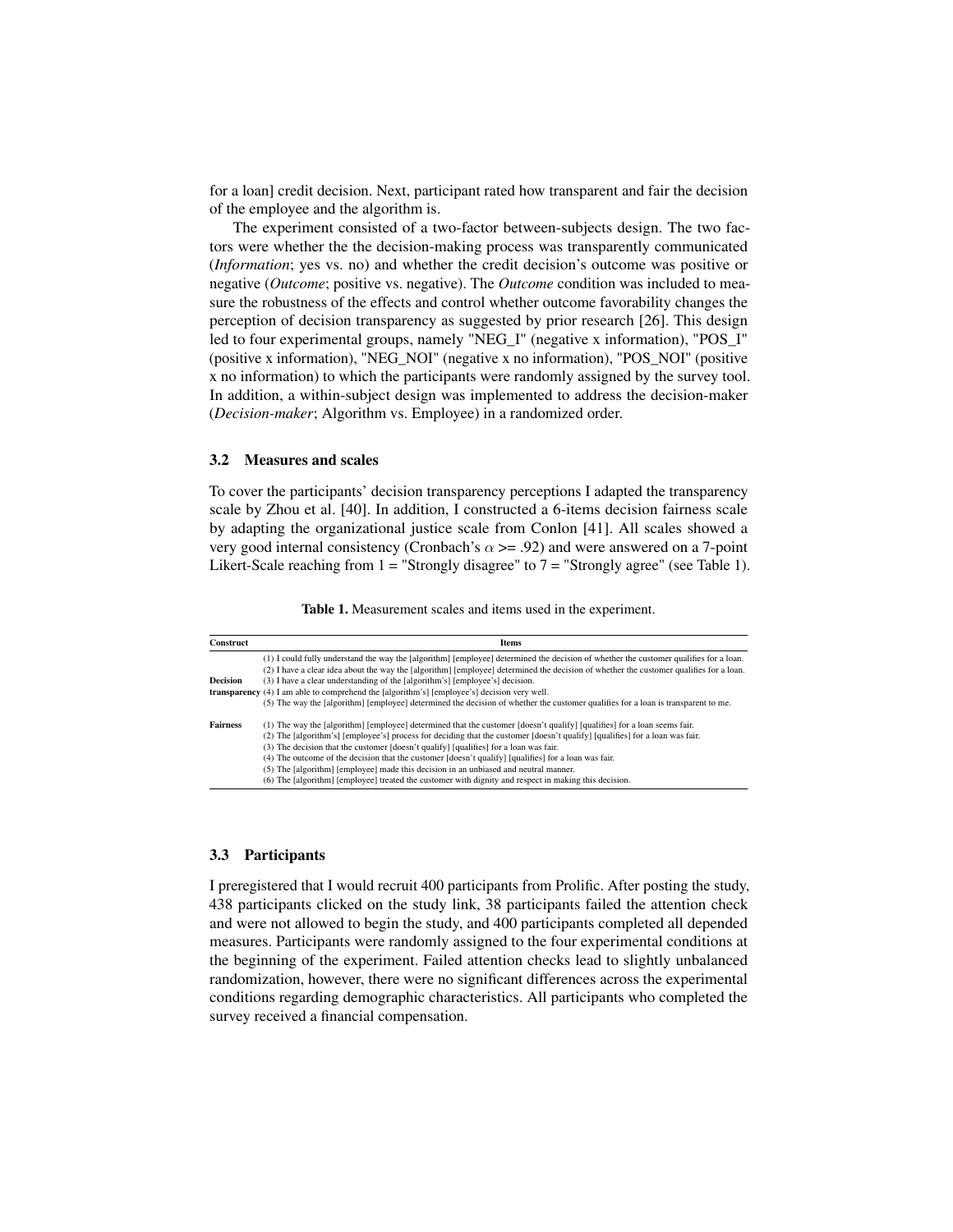Table 2. Demographic summary of participants in experimental groups

| Characteristics NEG I |          | POS I    | NEG NOI POS NOI            |          |
|-----------------------|----------|----------|----------------------------|----------|
| n                     | 101      | 102      | 96                         | 101      |
| Female                |          |          | 77 (76%) 79 (77%) 68 (71%) | 68 (67%) |
| Sex Male              |          |          | 23 (23%) 23 (23%) 28 (29%) | 32(32%)  |
| Other                 | $1(1\%)$ | $\theta$ |                            | $1(1\%)$ |
| Age mean              | 32.5     | 32.6     | 33.3                       | 30.6     |

# 4 Results

#### 4.1 Manipulation check

To measure whether the transparency manipulation successfully increased the perceived decision transparency, I adapted the data use transparency scale by Martin et al. [\[42\]](#page-15-3). Participants evaluated the way the algorithm respectively the employee determined the decision on a 7-point semantic differential using the items "Unclear to me - Clear to me", "Confusing - Straightforward", "Difficult to understand - Easy to understand", and "Vague - Transparent". Participants in the information conditions ( $M = 5.51$ ,  $SD =$ 1.23) and in the non information conditions ( $M = 3.58$ ,  $SD = 1.51$ ) differed significantly regarding their perception of process transparency  $(F(1,398) = 196.453, p < .001)$ . This result indicates that the transparency manipulation was successful.

#### 4.2 Hypotheses testing

**Decision transparency** To test hypotheses  $H_{1a}$  and  $H_{1b}$  and compare the group means with regard to the perceived decision transparency, I ran a two-way mixed ANOVA. The model included the four experimental conditions as between-subject factors and the transparency evaluation of the decision agent (algorithm vs. employee) as a withinsubject factor.

The two-way mixed ANOVA revealed significant main effects of the experimental conditions,  $(F(3, 369) = 54.992, p < .01)$ , and the decision agent,  $(F(1, 396) = 16.735,$  $p < .01$ ) on the decision transparency expressed by the participants. In a subsequent post-hoc analysis, pairwise comparison shows that the mean transparency score was significantly different in conditions with additional information vs. no additional information on the decision-making process, thus supporting hypothesis  $H_{1a}$  and  $H_{1b}$  (see Table [3\)](#page-8-0).

| Group1 |         |     |         | Group 2 |        |
|--------|---------|-----|---------|---------|--------|
|        |         | n   |         | n       |        |
|        | NEG I   | 202 | POS I   | 204     | n.s.   |
|        | NEG I   | 202 | NEG NOI | 192     | < 0.01 |
|        | POS I   | 204 | NEG NOI | 192     | < 0.01 |
|        | NEG I   | 202 | POS NOI | 202     | < 0.01 |
|        | POS I   | 204 | POS NOI | 202     | < .001 |
|        | NEG NOI | 192 | POS NOI | 202     | n.s.   |
|        |         |     |         |         |        |

<span id="page-8-0"></span>Table 3. Post-hoc analysis of the group differences in the experimental conditions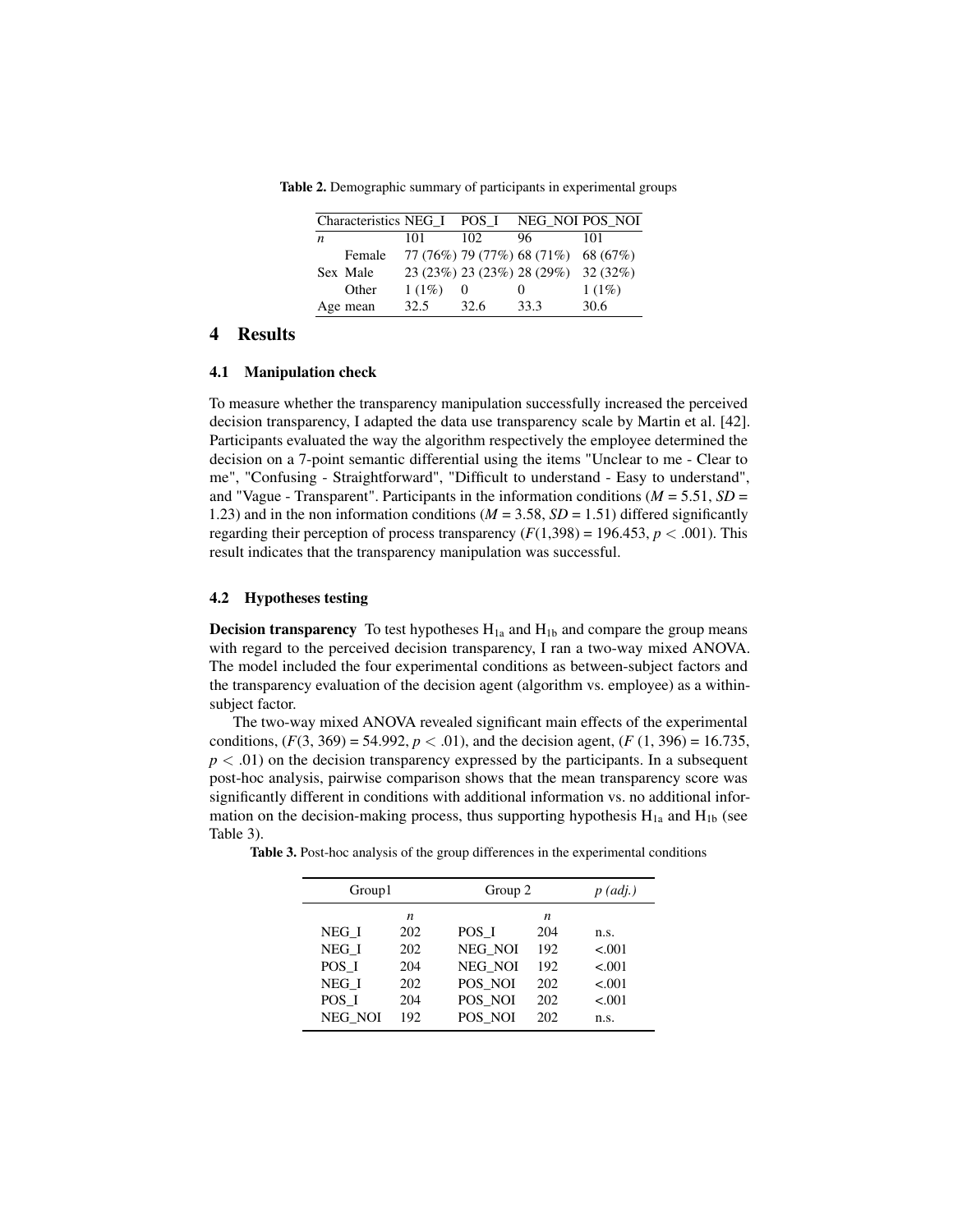The post-hoc analysis further revealed that the only significant difference in transparency perceptions between algorithmic and human decision makers was in the NEG\_NOI condition  $(F(1,190) = 4.102, p < .01)$  where participants experienced a negative credit decision and didn't receive further information on the decision-making process, suggesting that this significant main effect was mostly driven by this condition. This indicates that in situations under uncertainty, individuals seems to rely more on human decision agents. In contrast, in situations that are transparent and linked to a rather positive decision outcome, individuals do not seem to have any preferences for either a human or an algorithm. Figure [1](#page-9-0) summarizes the participants' decision transparency ratings per condition.

<span id="page-9-0"></span>

Figure 1. Transparency perceptions of algorithmic and human decision-maker per experimental group.

Fairness To determine whether the four experimental groups differed regarding the fairness perceptions and and to test hypotheses  $H<sub>2a</sub>$  and  $H<sub>2b</sub>$ , I lastly calculated a twoway mixed ANOVA containing the four experimental conditions as between-subject factors and the fairness perceptions of the decision-maker (algorithm vs. employee) as a within-subject factor .

The two-way mixed ANOVA revealed significant differences between the group means of the conditions with regard to the fairness perceptions  $(F(3, 396) = 21.998, p$ < .01). However, even though the descriptive statistics shows slightly higher fairness levels for the human decision agent (see Figure [2\)](#page-10-0) the ratings for the algorithm and the employee were, in general, the same  $(F(1, 396) = 2.555, p = .134)$ . In the post-hoc pairwise comparison, the Bonferroni adjusted p-value shows that the mean fairness score was significantly different in the conditions NEG<sub>L</sub>I vs. POS<sub>LI</sub> ( $p < .001$ ), POS<sub>LI</sub> vs. NEG\_NOI ( $p < .001$ ), POS\_I vs. POS\_NOI ( $p < .001$ ). These results indicate that the participants' rating whether they perceive the decision to be fair is rather driven by the decision outcome and additional information on the decision process then by the decision-maker.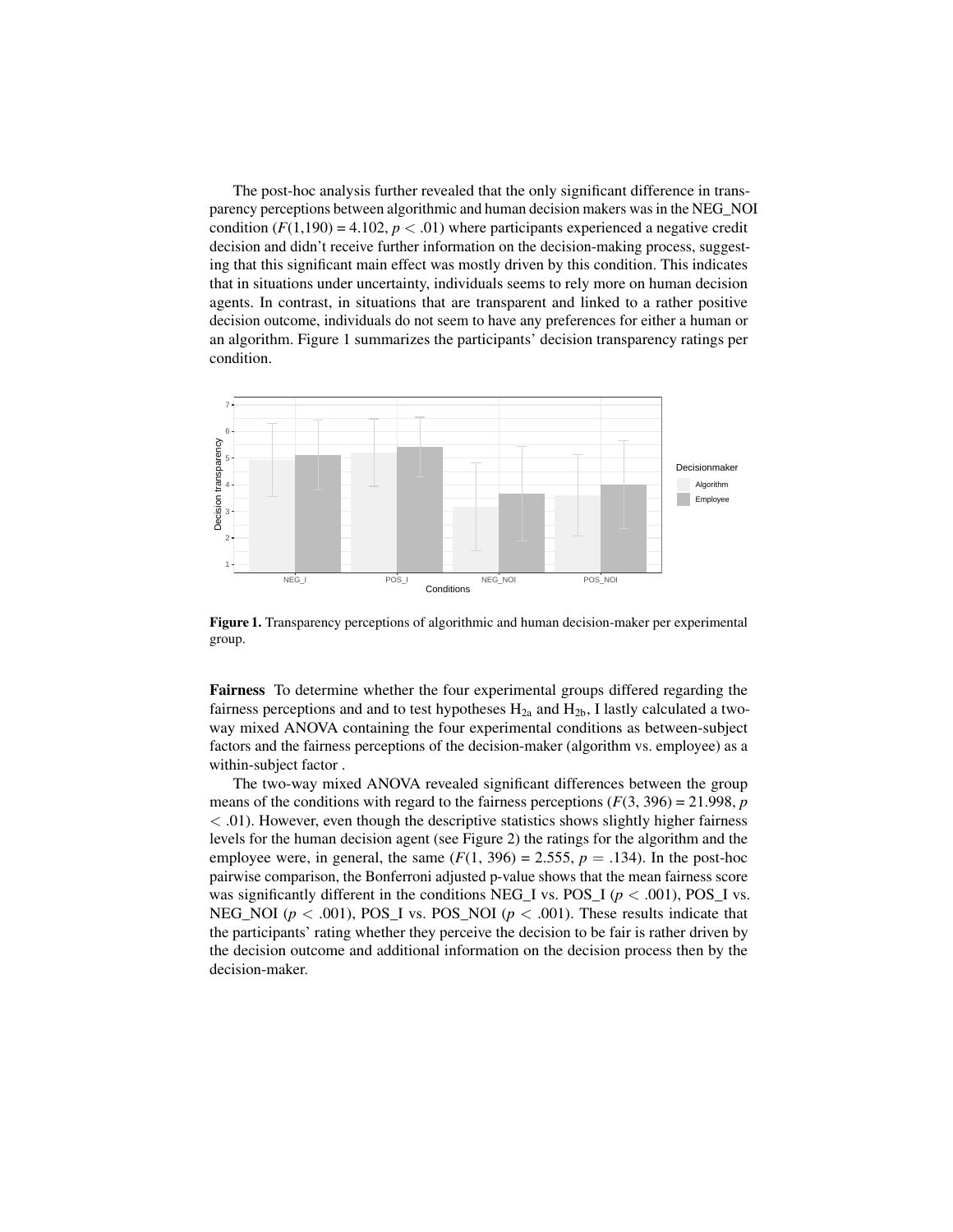<span id="page-10-0"></span>

Figure 2. Fairness perceptions of algorithmic and human decision-maker per experimental group.

To shed further light on these findings, I ran a linear regression model. The model included the following independent variables as predictors of the fairness perceptions: *Information* (dummy: 1 if participant received additional information on the decision process), *Outcome* (dummy: 1 if participant was in a positive outcome group), *Decision transparency*, and the interaction term of *Information\*Outcome*.

The regression model (see Table [4\)](#page-10-1) for the participants' fairness perceptions revealed a significant positive main effect of *Decision transparency*, suggesting that participants who perceive a higher degree of decision transparency experience the decision to be more fair. This result is in line with  $H_{2b}$ . Interestingly, the model further revealed a significant negative main effect of additional *information* and no significant main effect of the *outcome* variable. However, the significant positive interaction effect between *Information* and *Outcome* suggests that fairness perceptions are complex and determined by the interplay of decision-related factors, rather then by the decision-maker. In particular, the interaction effect suggests that fairness perceptions are higher for decisions that are accompanied by the transparent communication of decision processes and with a positive decision outcome. This result is in line with  $H_{2a}$ .

<span id="page-10-1"></span>

|                                                             | B        | <i>Std. Error</i> | 17       |          |               |  |
|-------------------------------------------------------------|----------|-------------------|----------|----------|---------------|--|
| Constant                                                    | 2.516    | 0.128             |          | 19.575   | $<001***$     |  |
| Decision transparency                                       | 0.461    | 0.031             | 0.671    | 15.024   | ***<br>< 0.01 |  |
| Information                                                 | $-0.454$ | 0.118             | $-0.225$ | $-3.853$ | $<001***$     |  |
| Outcome                                                     | 0.079    | 0.107             | 0.039    | 0.736    | 0.462         |  |
| Information*Outcome                                         | 0.511    | 0.150             | 0.221    | 3.409    | $<001***$     |  |
| *, **, *** indicate significance at 90%, 95%, and 99% level |          |                   |          |          |               |  |

Table 4. Regression results.

# 5 Discussion

The ubiquitous opportunity for humans to use algorithms in their decision-making processes offers them the chance to autonomously analyze large data sets and derive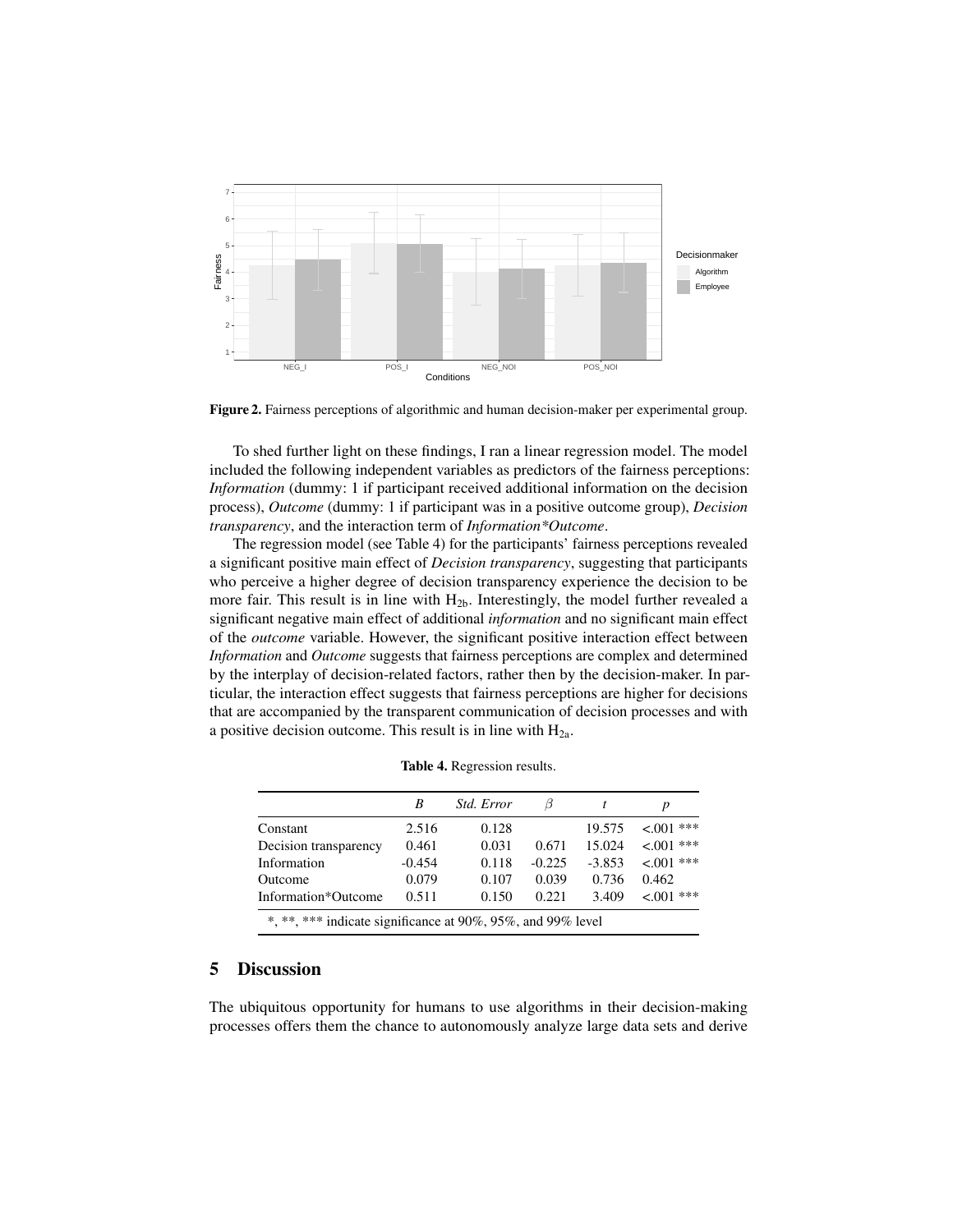valuable insights in various decision domains. Despite this promising potential, the ambiguous findings regarding the perceptions of algorithmic decision-making that might hinder its acceptance among individuals illustrate the need for further research [\[2,](#page-13-1) [26,](#page-14-5) [35,](#page-14-15) [36\]](#page-14-16). I argue, that the differing findings in prior literature might rather be grounded in decision-related factors than in the human or algorithmic nature of the respective decision agent. The present study, therefore, extends prior research by challenging the overall notion that differences in the perceptions of decision transparency and fairness result solely from the distinct evaluations of human and algorithmic decision agents [\[6,](#page-13-5) [9\]](#page-13-8). As prior studies predominantly concentrated on the decision-makers that apply algorithms in their own decision-making processes, this work focuses on individuals that are not actively involved in the decision-making process to shed further on individuals' adoption of algorithms.

Following this directive, I conducted a preregistered survey-based online experiment in which a sample of 400 participants was asked to rate credit decisions of a financial institute. In line with the hypotheses, I found that participants expressed - regardless of the decision agent - a higher degree of decision transparency when they received additional information on the decision outcome's underlying processes. When participants were facing a negative decision outcome and received no additional information on the decision processes, however, I found that decision transparency perceptions of human and algorithmic decision agents differ significantly. The findings further indicate that decision-related factors such as the transparent communication of the underlying processes and the decision outcome significantly shape individual's subjective fairness perceptions - regardless of whether the decision was made by a human or an algorithm. In addition, I showed that perceptions of decision transparency determine the individual's fairness ratings.

These results contribute to ongoing IS research in multiple ways. First, prior studies on the effects of algorithmic decision-making provided inconclusive results with regard to the preference for human and algorithmic decision-agents. The present paper, offers an alternative explanatory approach by highlighting the importance of the individual's ability to making sense of a decision's outcome. I further suggest that decision-related factors, namely decision transparency and decision outcome are key determinants of decision evaluation, thus illustrating that the evaluation of a decision does not solely depend on the decision agent.

Second, I developed and tested the hypotheses drawing from prior findings on decision-making processes that were not necessarily related to algorithms (e.g., [\[11\]](#page-13-10)). Thereby, I show that findings of prior research on behavioral IS are adaptable to the context of algorithm decision-making. Thus, the results can serve as a starting point to encourage scholars to rely on existing and well-established theories to explain new phenomenons such as the perceptions of human and algorithmic decision agents and their decisions.

Third, prior literature on algorithm fairness predominantly focuses on the technical perspective of algorithmic decision-making and examines approaches to develop unbiased and fair algorithms [\[13,](#page-13-14) [43\]](#page-15-4). While these attempts are of particular importance for the design of sustainable human-algorithm interactions, research on the individuals' subjective fairness perceptions is limited [\[13\]](#page-13-14). By investigating fairness perceptions in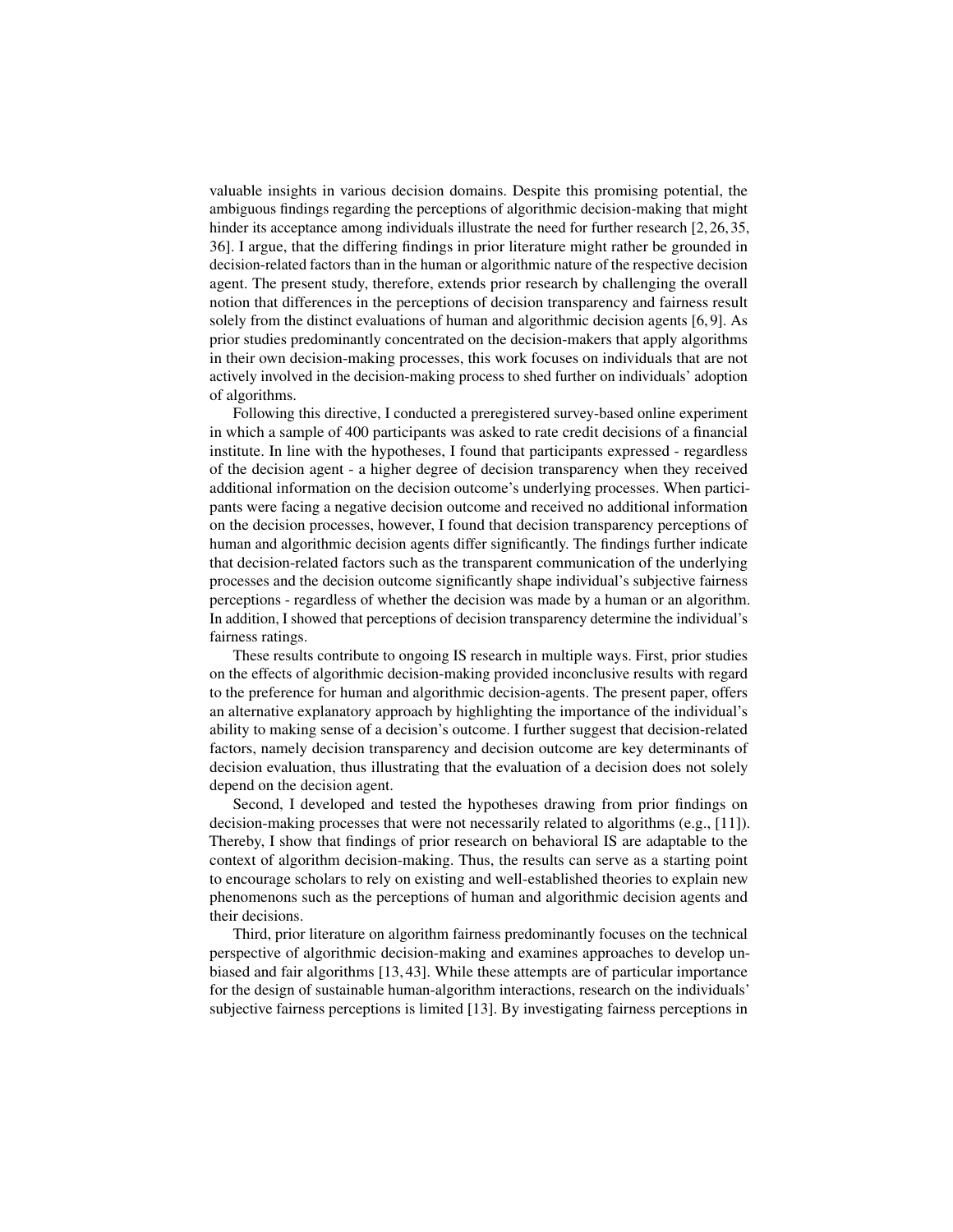the experiment, I extend prior research and give guidance how providers of algorithmic decision-making should communicate the underlying processes to increase fairness ratings. In addition, I show that fairness perceptions are mostly driven by decision-related factors and are not necessarily resulting from the fact that a human or an algorithm made a certain decision. This finding highlights the need for future research that investigates not only perceptions of human and algorithms, but also factors that are associated with human and algorithmic decision-making and might affect the evaluation of a certain decision outcome.

Next to these theoretical contributions, this paper provides implications for managers and practitioners. The findings on the importance of transparency and decision outcomes in human and algorithmic decision-making give organizations guidance of how decision processes should be communicated and how they can avoid reluctant behavior in situations with negative decision outcomes. Lastly, with the transparent communication of decision processes, the present study identifies an easily implementable intervention to shape individuals' perceptions of algorithmic decision making, illustrating that encouraging individuals to rely on algorithms is neither costly nor complex.

#### 5.1 Limitations and future research

Although this research provides valuable results, I want to point out potential limitations of the present study. First, participants in the study evaluated a hypothetical credit decision that does not have real consequences for their own finances. This limitation, however, gives scholars guidance regarding the individuals' baseline perceptions towards human and algorithmic decision agents and shows that individuals do not reject algorithm decision-making per se. This baseline, thus, suggests that implementing organizations have many possibilities to shape the individuals' perceptions of algorithms. Second, the present study was conducted with participants from the UK with a sample size of 400. Participants from other countries and with a differing cultural background might express contrasting decision transparency and fairness perceptions.

#### 5.2 Conclusion

The present study aimed at identifying whether decision transparency and fairness perceptions differ when individuals are confronted with human or algorithmic decisionmaking. With respect to the research questions, I found evidence that individuals prefer human over algorithms when they are confronted with a undesirable decision outcome and are not aware of the processes that were applied to derive a certain decision outcome. However, individuals show no significant preference for either a human or an algorithm when they receive additional information on the underlying decision-making processes. In line with these findings, I found that fairness perceptions are not necessarily related to the decision agent. Instead, I showed that fairness perceptions are mostly affected by decision-related factors (i.e., information and outcome) and decision transparency. To conclude, the findings give guidance on how to communicate algorithmic decisionmaking and suggest that decision-related factors should also be taken into account when relying on human or algorithmic decision agents.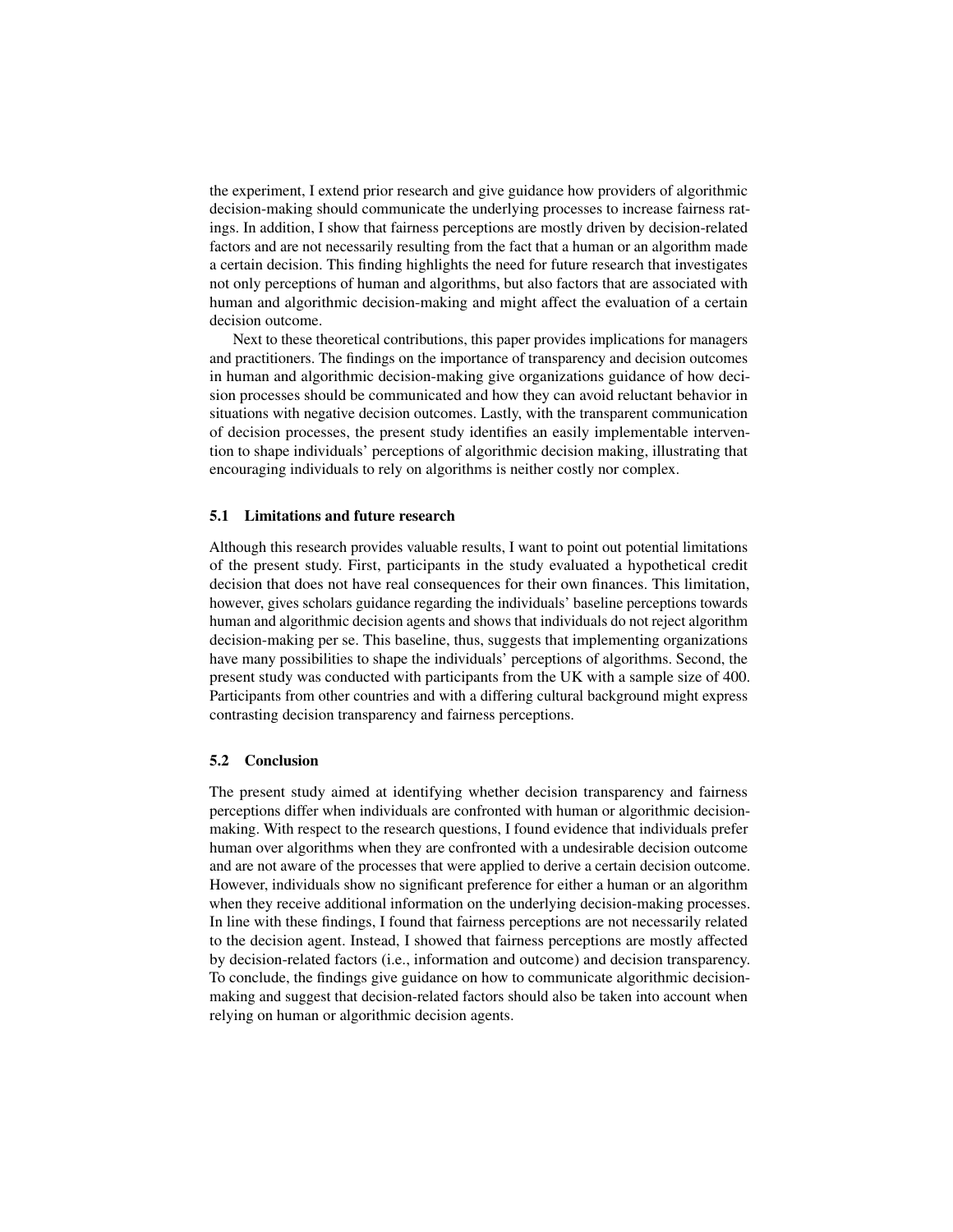## References

- <span id="page-13-0"></span>1. Dietvorst, B.J., Bartels, D.M.: Consumers Object to Algorithms Making Morally Relevant Tradeoffs Because of Algorithms' Consequentialist Decision Strategies. Journal of Consumer Psychology p. jcpy.1266 (2021)
- <span id="page-13-1"></span>2. Acikgoz, Y., Davison, K.H., Compagnone, M., Laske, M.: Justice perceptions of artificial intelligence in selection. International Journal of Selection and Assessment 28(4), 399–416 (2020)
- <span id="page-13-2"></span>3. Niszczota, P., Kaszás, D.: Robo-investment aversion. PLOS ONE 15(9), e0239277 (2020)
- <span id="page-13-3"></span>4. Dietvorst, B.J., Simmons, J.P., Massey, C.: Overcoming Algorithm Aversion: People Will Use Imperfect Algorithms If They Can (Even Slightly) Modify Them. Management Science 64(3), 1155–1170 (2018)
- <span id="page-13-4"></span>5. Yeomans, M., Shah, A., Mullainathan, S., Kleinberg, J.: Making sense of recommendations. Journal of Behavioral Decision Making 32(4), 403–414 (2019)
- <span id="page-13-5"></span>6. Castelo, N., Bos, M.W., Lehmann, D.R.: Task-Dependent Algorithm Aversion. Journal of Marketing Research 56(5), 809–825 (2019)
- <span id="page-13-6"></span>7. Longoni, C., Bonezzi, A., Morewedge, C.K.: Resistance to Medical Artificial Intelligence. Journal of Consumer Research 46(4), 629–650 (2019)
- <span id="page-13-7"></span>8. Shaffer, V.A., Probst, C.A., Merkle, E.C., Arkes, H.R., Medow, M.A.: Why Do Patients Derogate Physicians Who Use a Computer-Based Diagnostic Support System? Medical Decision Making 33(1), 108–118 (2013)
- <span id="page-13-8"></span>9. Dietvorst, B.J., Simmons, J.P., Massey, C.: Algorithm aversion: People erroneously avoid algorithms after seeing them err. Journal of Experimental Psychology: General 144(1), 114– 126 (2015)
- <span id="page-13-9"></span>10. Logg, J.M., Minson, J.A., Moore, D.A.: Algorithm appreciation: People prefer algorithmic to human judgment. Organizational Behavior and Human Decision Processes 151, 90–103 (2019)
- <span id="page-13-10"></span>11. Colquitt, J.A.: On the dimensionality of organizational justice: A construct validation of a measure. Journal of Applied Psychology 86(3), 386–400 (2001)
- <span id="page-13-11"></span>12. Jobin, A., Ienca, M., Vayena, E.: The global landscape of AI ethics guidelines. Nature Machine Intelligence 1(9), 389–399 (2019)
- <span id="page-13-14"></span>13. Starke, C., Baleis, J., Keller, B., Marcinkowski, F.: Fairness Perceptions of Algorithmic Decision-Making: A Systematic Review of the Empirical Literature. arXiv:2103.12016 [cs] (2021), arXiv: 2103.12016
- 14. Gal, U., Jensen, T.B., Stein, M.K.: Breaking the vicious cycle of algorithmic management: A virtue ethics approach to people analytics. Information and Organization 30(2), 100301 (2020), publisher: Elsevier
- <span id="page-13-12"></span>15. Kellogg, K.C., Valentine, M.A., Christin, A.: Algorithms at work: The new contested terrain of control. Academy of Management Annals 14(1), 366–410 (2020)
- <span id="page-13-13"></span>16. Friedler, S.A., Scheidegger, C., Venkatasubramanian, S.: The (Im)possibility of fairness: different value systems require different mechanisms for fair decision making. Communications of the ACM 64(4), 136–143 (2021)
- <span id="page-13-15"></span>17. Shin, D.: The effects of explainability and causability on perception, trust, and acceptance: Implications for explainable AI. International Journal of Human-Computer Studies 146, 102551 (2021)
- <span id="page-13-16"></span>18. Lind, E.A., Tyler, T.R.: The social psychology of procedural justice. Critical issues in social justice, Plenum Press, New York (1988)
- <span id="page-13-17"></span>19. Oenkal, D., Goodwin, P., Thomson, M., Gönül, S., Pollock, A.: The relative influence of advice from human experts and statistical methods on forecast adjustments. Journal of Behavioral Decision Making 22(4), 390–409 (2009)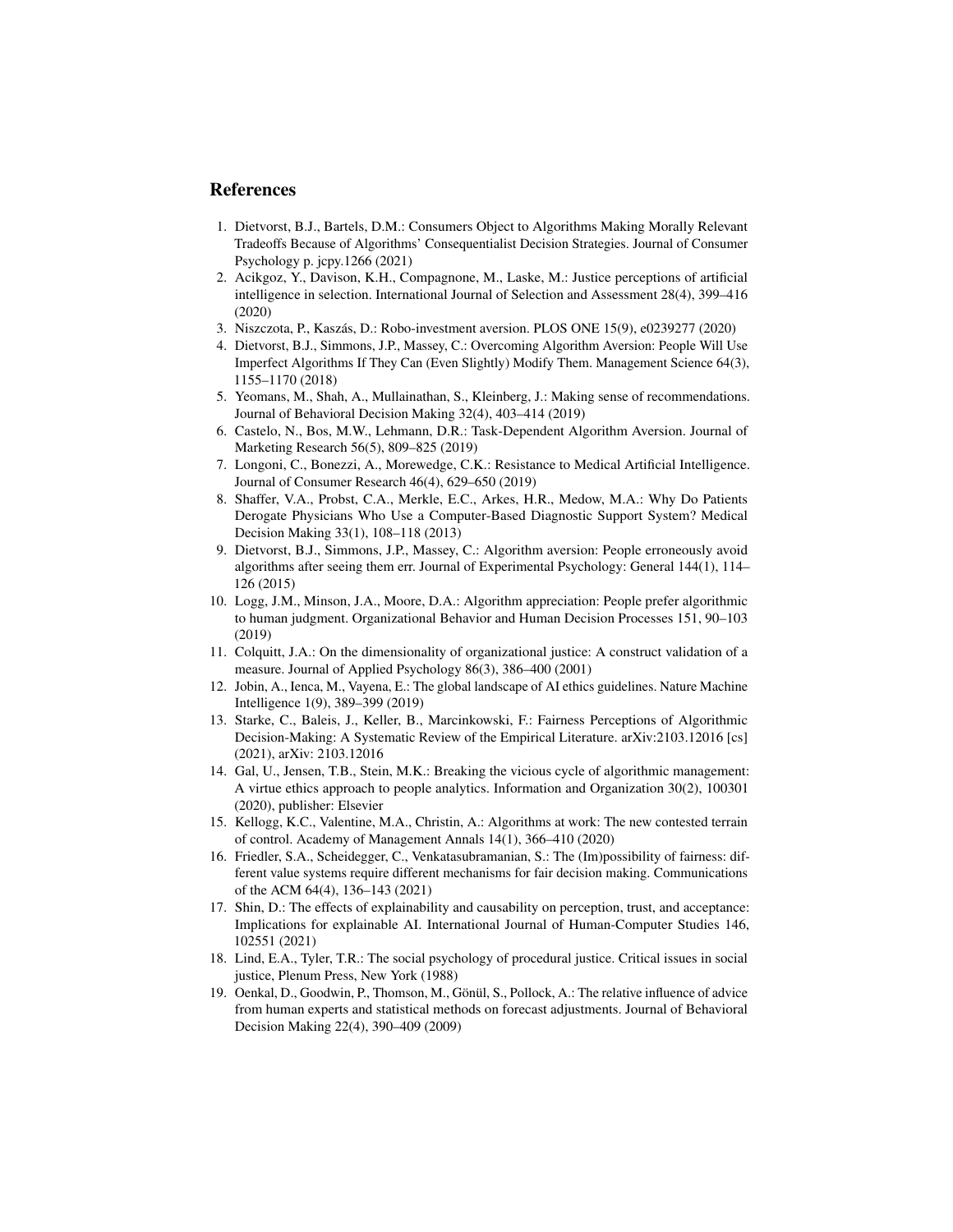- <span id="page-14-0"></span>20. Kumar, D., Taylor, G.W., Wong, A.: Opening the Black Box of Financial AI with CLEAR-Trade: A CLass-Enhanced Attentive Response Approach for Explaining and Visualizing Deep Learning-Driven Stock Market Prediction. arXiv:1709.01574 [cs] (2017), arXiv: 1709.01574
- <span id="page-14-11"></span>21. Barredo Arrieta, A., Díaz-Rodríguez, N., Del Ser, J., Bennetot, A., Tabik, S., Barbado, A., Garcia, S., Gil-Lopez, S., Molina, D., Benjamins, R., Chatila, R., Herrera, F.: Explainable Artificial Intelligence (XAI): Concepts, taxonomies, opportunities and challenges toward responsible AI. Information Fusion 58, 82–115 (2020)
- <span id="page-14-1"></span>22. Adadi, A., Berrada, M.: Peeking Inside the Black-Box: A Survey on Explainable Artificial Intelligence (XAI). IEEE Access 6, 52138–52160 (2018)
- <span id="page-14-2"></span>23. Ananny, M.: Toward an Ethics of Algorithms: Convening, Observation, Probability, and Timeliness. Science, Technology, & Human Values 41(1), 93–117 (2016)
- <span id="page-14-3"></span>24. Burton, J.W., Stein, M., Jensen, T.B.: A systematic review of algorithm aversion in augmented decision making. Journal of Behavioral Decision Making 33(2), 220–239 (2020)
- <span id="page-14-4"></span>25. Eastwood, J., Snook, B., Luther, K.: What People Want From Their Professionals: Attitudes Toward Decision-making Strategies. Journal of Behavioral Decision Making 25(5), 458–468 (2012)
- <span id="page-14-5"></span>26. Newman, D.T., Fast, N.J., Harmon, D.J.: When eliminating bias isn't fair: Algorithmic reductionism and procedural justice in human resource decisions. Organizational Behavior and Human Decision Processes 160(April 2018), 149–167 (2020), publisher: Elsevier
- <span id="page-14-6"></span>27. Kawaguchi, K.: When Will Workers Follow an Algorithm? A Field Experiment with a Retail Business. Management Science 67(3), 1670–1695 (2021)
- <span id="page-14-7"></span>28. Gunaratne, J., Zalmanson, L., Nov, O.: The Persuasive Power of Algorithmic and Crowdsourced Advice. Journal of Management Information Systems 35(4), 1092–1120 (2018)
- <span id="page-14-8"></span>29. Leventhal, G.S.: What Should Be Done with Equity Theory? In: Gergen, K.J., Greenberg, M.S., Willis, R.H. (eds.) Social Exchange, pp. 27–55. Springer US, Boston, MA (1980)
- <span id="page-14-9"></span>30. Konovsky, M.A.: Understanding Procedural Justice and Its Impact on Business Organizations. JOURNAL OF MANAGEMENT 26(3), 23 (2000)
- <span id="page-14-10"></span>31. Hutchinson, B., Mitchell, M.: 50 Years of Test (Un)fairness: Lessons for Machine Learning. In: Proceedings of the Conference on Fairness, Accountability, and Transparency. pp. 49–58. ACM, Atlanta GA USA (2019)
- <span id="page-14-12"></span>32. Kaibel, C., Koch-Bayram, I., Biemann, T., Mühlenbock, M.: Applicant Perceptions of Hiring Algorithms - Uniqueness and Discrimination Experiences as Moderators. Academy of Management Proceedings 2019(1), 18172 (2019)
- <span id="page-14-13"></span>33. Wang, A.J.: Procedural Justice and Risk-Assessment Algorithms. SSRN Electronic Journal (2018)
- <span id="page-14-14"></span>34. Lee, M.K., Baykal, S.: Algorithmic Mediation in Group Decisions: Fairness Perceptions of Algorithmically Mediated vs. Discussion-Based Social Division. In: Proceedings of the 2017 ACM Conference on Computer Supported Cooperative Work and Social Computing. pp. 1035–1048. ACM, Portland Oregon USA (2017)
- <span id="page-14-15"></span>35. Helberger, N., Araujo, T., de Vreese, C.H.: Who is the fairest of them all? Public attitudes and expectations regarding automated decision-making. Computer Law & Security Review 39, 105456 (2020)
- <span id="page-14-16"></span>36. Marcinkowski, F., Kieslich, K., Starke, C., Lünich, M.: Implications of AI (un-)fairness in higher education admissions: the effects of perceived AI (un-)fairness on exit, voice and organizational reputation. In: Proceedings of the 2020 Conference on Fairness, Accountability, and Transparency. pp. 122–130. ACM, Barcelona Spain (2020)
- <span id="page-14-17"></span>37. Lee, M.K.: Understanding perception of algorithmic decisions: Fairness, trust, and emotion in response to algorithmic management. Big Data & Society 5(1), 205395171875668 (2018)
- <span id="page-14-18"></span>38. Colquitt, J.A., Wesson, M.J., Porter, C.O., Conlon, D.E., Ng, K.Y.: Justice at the millennium: A meta-analytic review of 25 years of organizational justice research. Journal of Applied Psychology 86(3), 425–445 (2001)